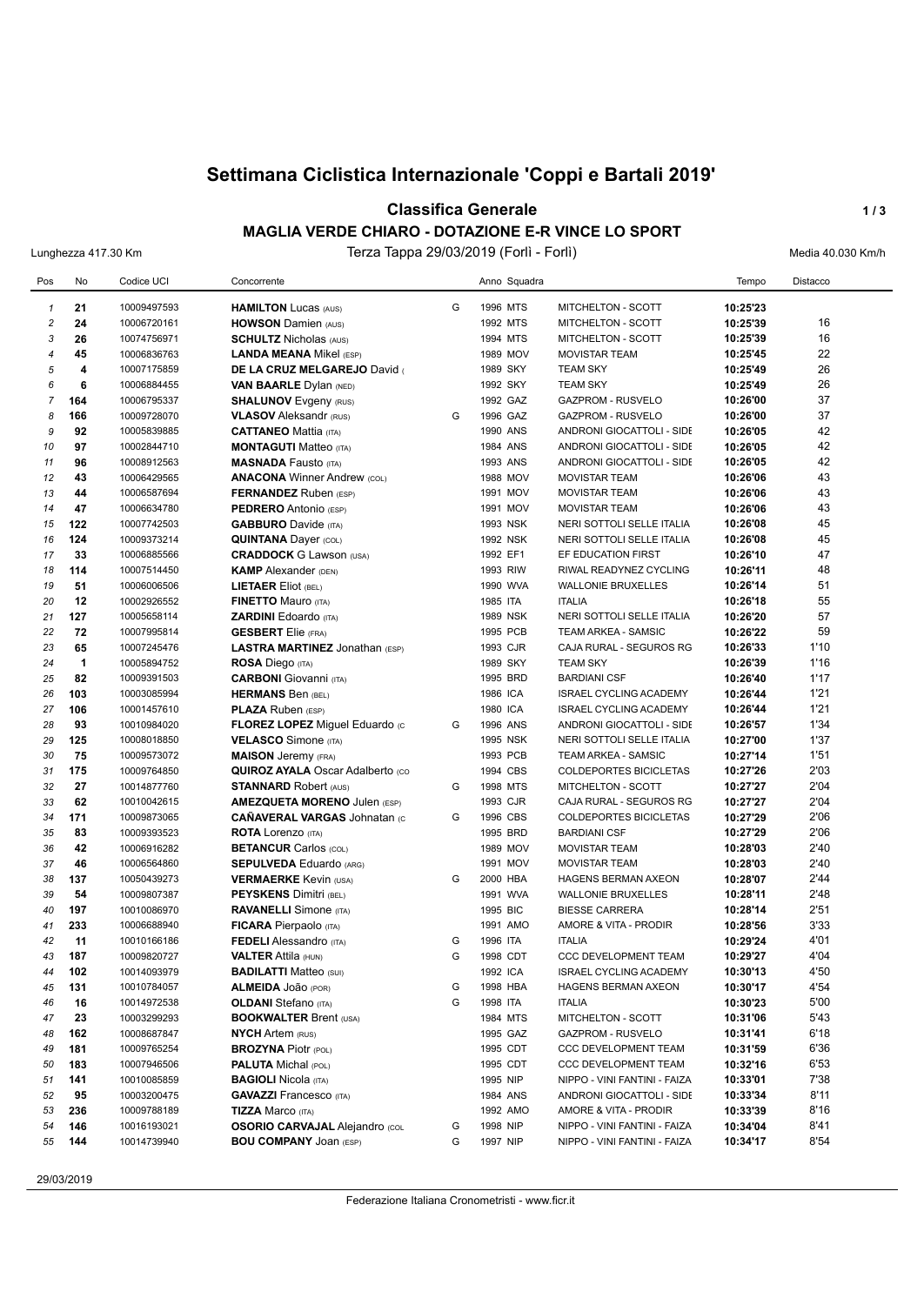# **Settimana Ciclistica Internazionale 'Coppi e Bartali 2019'**

### **Classifica Generale** 2/3

#### **MAGLIA VERDE CHIARO - DOTAZIONE E-R VINCE LO SPORT**

Lunghezza 417.30 Km Terza Tappa 29/03/2019 (Forlì - Forlì) Media 40.030 Km/h

| Pos      | No           | Codice UCI                 | Concorrente                                                   |   |                      | Anno Squadra |                                                        | Tempo                | Distacco       |
|----------|--------------|----------------------------|---------------------------------------------------------------|---|----------------------|--------------|--------------------------------------------------------|----------------------|----------------|
| 56       | 85           | 10010185788                | <b>COVILI Luca (ITA)</b>                                      | G | 1997 BRD             |              | <b>BARDIANI CSF</b>                                    | 10:34'19             | 8'56           |
| 57       | 105          | 10007882242                | <b>NIV GUY (ISR)</b>                                          |   | 1994 ICA             |              | <b>ISRAEL CYCLING ACADEMY</b>                          | 10:34'27             | 9'04           |
| 58       | 5            | 10002630401                | <b>GOLAS</b> Michal (POL)                                     |   | 1984 SKY             |              | <b>TEAM SKY</b>                                        | 10:35'25             | 10'02          |
| 59       | 3            | 10007559213                | <b>ELISSONDE Kenny (FRA)</b>                                  |   | 1991 SKY             |              | <b>TEAM SKY</b>                                        | 10:35'25             | 10'02          |
| 60       | 133          | 10015825936                | <b>BJERG Mikkel (DEN)</b>                                     | G | 1998 HBA             |              | <b>HAGENS BERMAN AXEON</b>                             | 10:35'39             | 10'16          |
| 61       | $\mathbf{2}$ | 10009793950                | <b>DUNBAR Edward (IRL)</b>                                    | G | 1996 SKY             |              | <b>TEAM SKY</b>                                        | 10:35'51             | 10'28          |
| 62       | 182          | 10008628637                | <b>MALECKI Kamil (POL)</b>                                    | G | 1996 CDT             |              | CCC DEVELOPMENT TEAM                                   | 10:35'55             | 10'32          |
| 63       | 101          | 10022516007                | <b>ANDEMESKEL Awet (ERI)</b>                                  |   | 1992 ICA             |              | <b>ISRAEL CYCLING ACADEMY</b>                          | 10:36'05             | 10'42          |
| 64       | 94           | 10004501891                | <b>FRAPPORTI Marco (ITA)</b>                                  |   | 1985 ANS             |              | ANDRONI GIOCATTOLI - SIDE                              | 10:36'19             | 10'56          |
| 65       | 87           | 10014429843                | <b>SAVINI Daniel (ITA)</b>                                    | G | 1997 BRD             |              | <b>BARDIANI CSF</b>                                    | 10:36'42             | 11'19          |
| 66       | 84           | 10009505475                | <b>ALBANESE Vincenzo (ITA)</b>                                | G | 1996 BRD             |              | <b>BARDIANI CSF</b>                                    | 10:36'48             | 11'25          |
| 67       | 205          | 10014612022                | <b>PUGI Gianni</b> (ITA)                                      | G | 1997 SAN             |              | SANGEMINI - TREVIGIANI - M                             | 10:36'53             | 11'30          |
| 68       | 193          | 10014969811                | <b>CONCA Filippo (ITA)</b>                                    | G | 1998 BIC             |              | <b>BIESSE CARRERA</b>                                  | 10:37'01             | 11'38          |
| 69       | 64           | 10009519118                | <b>IRISARRI RICON JON (ESP)</b>                               |   | 1995 CJR             |              | CAJA RURAL - SEGUROS RG                                | 10:37'06             | 11'43          |
| 70       | 165          | 10007727042                | <b>RYBALKIN</b> Aleksei (RUS)                                 |   | 1993 GAZ             |              | <b>GAZPROM - RUSVELO</b>                               | 10:37'25             | 12'02          |
| 71       | 221          | 10014460256                | <b>BOTTA Davide (ITA)</b>                                     | G | 1997 CPK             |              | <b>TEAM COLPACK</b>                                    | 10:37'34             | 12'11          |
| 72       | 247          | 10007585077                | <b>ZURLO</b> Federico (ITA)                                   |   | 1994 GTV             |              | <b>GIOTTI VICTORIA</b>                                 | 10:37'45             | 12'22          |
| 73       | 111          | 10009421411                | <b>ERIKSSON Lucas (SWE)</b>                                   | G | 1996 RIW             |              | RIWAL READYNEZ CYCLING                                 | 10:38'50             | 13'27          |
| 74       | 134          | 10015311028                | <b>GARRISON Ian (USA)</b>                                     | G | 1998 HBA             |              | <b>HAGENS BERMAN AXEON</b>                             | 10:39'13             | 13'50          |
| 75       | 206          | 10009318549                | <b>TOTO Paolo</b> (ITA)                                       |   | 1991 SAN             |              | SANGEMINI - TREVIGIANI - M                             | 10:39'18             | 13'55          |
| 76       | 115          | 10019920043                | <b>LUNKE</b> Sindre Skjøstad (NOR)                            |   | 1993 RIW             |              | RIWAL READYNEZ CYCLING                                 | 10:39'33             | 14'10          |
| 77       | 91           | 10003073062                | <b>BELLETTI Manuel (ITA)</b>                                  |   | 1985 ANS             |              | ANDRONI GIOCATTOLI - SIDE                              | 10:39'37             | 14'14          |
| 78       | 142          | 10005397224                | <b>CANOLA Marco (ITA)</b>                                     |   | 1988 NIP             |              | NIPPO - VINI FANTINI - FAIZA                           | 10:39'39             | 14'16          |
| 79       | 31           | 10008862346                | <b>BENNETT</b> Sean (USA)                                     | G | 1996 EF1             |              | EF EDUCATION FIRST                                     | 10:40'01             | 14'38          |
| 80       | 121          | 10003105600                | <b>VISCONTI</b> Giovanni (ITA)                                |   | 1983 NSK             |              | NERI SOTTOLI SELLE ITALIA                              | 10:40'03             | 14'40          |
| 81       | 235          | 10004610514                | <b>LUKSEVICS Viesturs (LAT)</b>                               |   | 1987 AMO             |              | AMORE & VITA - PRODIR                                  | 10:40'10             | 14'47          |
| 82       | 211          | 10035392553                | <b>CASTAÑO MUÑOZ</b> Sebastian Alexa                          | G | 1997 BHP             |              | BELTRAMITSA HOPPLA' PETI                               | 10:40'27             | 15'04          |
| 83       | 135          | 10014490063                | <b>CARVALHO</b> André (POR)                                   | G | 1997 HBA             |              | <b>HAGENS BERMAN AXEON</b>                             | 10:40'37             | 15'14          |
| 84       | 56           | 10003193304                | <b>ISTA Kevyn (BEL)</b>                                       |   | 1984 WVA             |              | <b>WALLONIE BRUXELLES</b>                              | 10:42'05             | 16'42          |
| 85       | 174          | 10035392654                | <b>HERNANDEZ GOMEZ Brayan (COL)</b>                           | G | 1997 CBS             |              | COLDEPORTES BICICLETAS                                 | 10:42'40             | 17'17          |
| 86       | 147          | 10002711940                | <b>SANTAROMITA IVAN (ITA)</b>                                 |   | 1984 NIP             |              | NIPPO - VINI FANTINI - FAIZA                           | 10:43'24             | 18'01          |
| 87       | 222          | 10009877412                | <b>COVI</b> Alessandro (ITA)                                  | G | 1998 CPK             |              | <b>TEAM COLPACK</b>                                    | 10:43'38             | 18'15          |
| 88       | 132          | 10011108807                | <b>BROWN</b> Jonathan (USA)                                   | G | 1997 HBA             |              | HAGENS BERMAN AXEON                                    | 10:43'49             | 18'26          |
| 89       | 53           | 10010976744                | <b>MORTIER Julien (BEL)</b>                                   | G | 1997 WVA             |              | <b>WALLONIE BRUXELLES</b>                              | 10:43'52             | 18'29          |
| 90       | 157          | 10009976836                | <b>SOBRERO Matteo (ITA)</b>                                   | G | 1999 DDC             |              | DIMENSION DATA FOR QHUE                                | 10:43'55             | 18'32          |
| 91       | 36           | 10046251200                | <b>WHELAN James (AUS)</b>                                     | G | 1996 EF1             |              | EF EDUCATION FIRST                                     | 10:44'01             | 18'38          |
| 92<br>93 | 61<br>203    | 10005583948<br>10014033456 | <b>ABERASTURI IZAGA JON (ESP)</b>                             | G | 1989 CJR<br>1996 SAN |              | CAJA RURAL - SEGUROS RG                                | 10:44'13             | 18'50<br>19'08 |
| 94       | 212          |                            | <b>PUCCIONI</b> Dario (ITA)                                   | G | 2000 BHP             |              | SANGEMINI - TREVIGIANI - M<br>BELTRAMITSA HOPPLA' PETI | 10:44'31<br>10:44'59 | 19'36          |
| 95       | 217          | 10030626015<br>10029728157 | <b>BARONCINI Filippo</b> (ITA)<br><b>PESENTI</b> Thomas (ITA) | G | 1999 BHP             |              | BELTRAMITSA HOPPLA' PETI                               | 10:45'04             | 19'41          |
| 96       | 81           | 10006467860                | <b>BARBIN</b> Enrico (ITA)                                    |   | 1990 BRD             |              | <b>BARDIANI CSF</b>                                    | 10:45'05             | 19'42          |
| 97       | 63           | 10042286324                | <b>ARANBURU DEBA</b> Alexander (ESP)                          |   | 1995 CJR             |              | CAJA RURAL - SEGUROS RG                                | 10:45'38             | 20'15          |
| 98       | 136          | 10034725677                | <b>VACEK Karel (CZE)</b>                                      | G | 2000 HBA             |              | <b>HAGENS BERMAN AXEON</b>                             | 10:46'50             | 21'27          |
| 99       | 34           | 10004759650                | <b>HOWES Alex (USA)</b>                                       |   | 1988 EF1             |              | EF EDUCATION FIRST                                     | 10:47'26             | 22'03          |
| 100      | 207          | 10015829370                | <b>ZANA Filippo</b> (ITA)                                     | G | 1999 SAN             |              | SANGEMINI - TREVIGIANI - M                             | 10:47'58             | 22'35          |
| 101      | 185          | 10007951455                | <b>STOSZ Patryk (POL)</b>                                     |   | 1994 CDT             |              | CCC DEVELOPMENT TEAM                                   | 10:48'08             | 22'45          |
| 102      | 231          | 10011643418                | <b>BERNARDINETTI Marco (ITA)</b>                              |   | 1991 AMO             |              | AMORE & VITA - PRODIR                                  | 10:48'34             | 23'11          |
| 103      | 35           | 10007597306                | <b>MORTON Lachlan (AUS)</b>                                   |   | 1992 EF1             |              | EF EDUCATION FIRST                                     | 10:48'44             | 23'21          |
| 104      | 243          | 10009971580                | <b>ONESTI</b> Emanuele (ITA)                                  |   | 1995 GTV             |              | <b>GIOTTI VICTORIA</b>                                 | 10:49'06             | 23'43          |
| 105      | 15           | 10007733914                | <b>MOSCA Jacopo</b> (ITA)                                     |   | 1993 ITA             |              | <b>ITALIA</b>                                          | 10:49'35             | 24'12          |
| 106      | 148          | 10010165883                | <b>ZACCANTI</b> Filippo (ITA)                                 |   | 1995 NIP             |              | NIPPO - VINI FANTINI - FAIZA                           | 10:49'36             | 24'13          |
| 107      | 204          | 10010970579                | <b>SALVIETTI Niccolo' (ITA)</b>                               |   | 1993 SAN             |              | SANGEMINI - TREVIGIANI - M                             | 10:49'45             | 24'22          |
| 108      | 155          | 10009639356                | <b>CHOKRI El Mehdi (MAR)</b>                                  | G | 1998 DDC             |              | DIMENSION DATA FOR QHUE                                | 10:49'59             | 24'36          |
| 109      | 163          | 10009194772                | <b>KULIKOV Vladislav (RUS)</b>                                | G | 1996 GAZ             |              | GAZPROM - RUSVELO                                      | 10:50'59             | 25'36          |
| 110      | 245          | 10008696032                | <b>STERBINI</b> Simone (ITA)                                  |   | 1993 GTV             |              | <b>GIOTTI VICTORIA</b>                                 | 10:51'00             | 25'37          |
|          |              |                            |                                                               |   |                      |              |                                                        |                      |                |